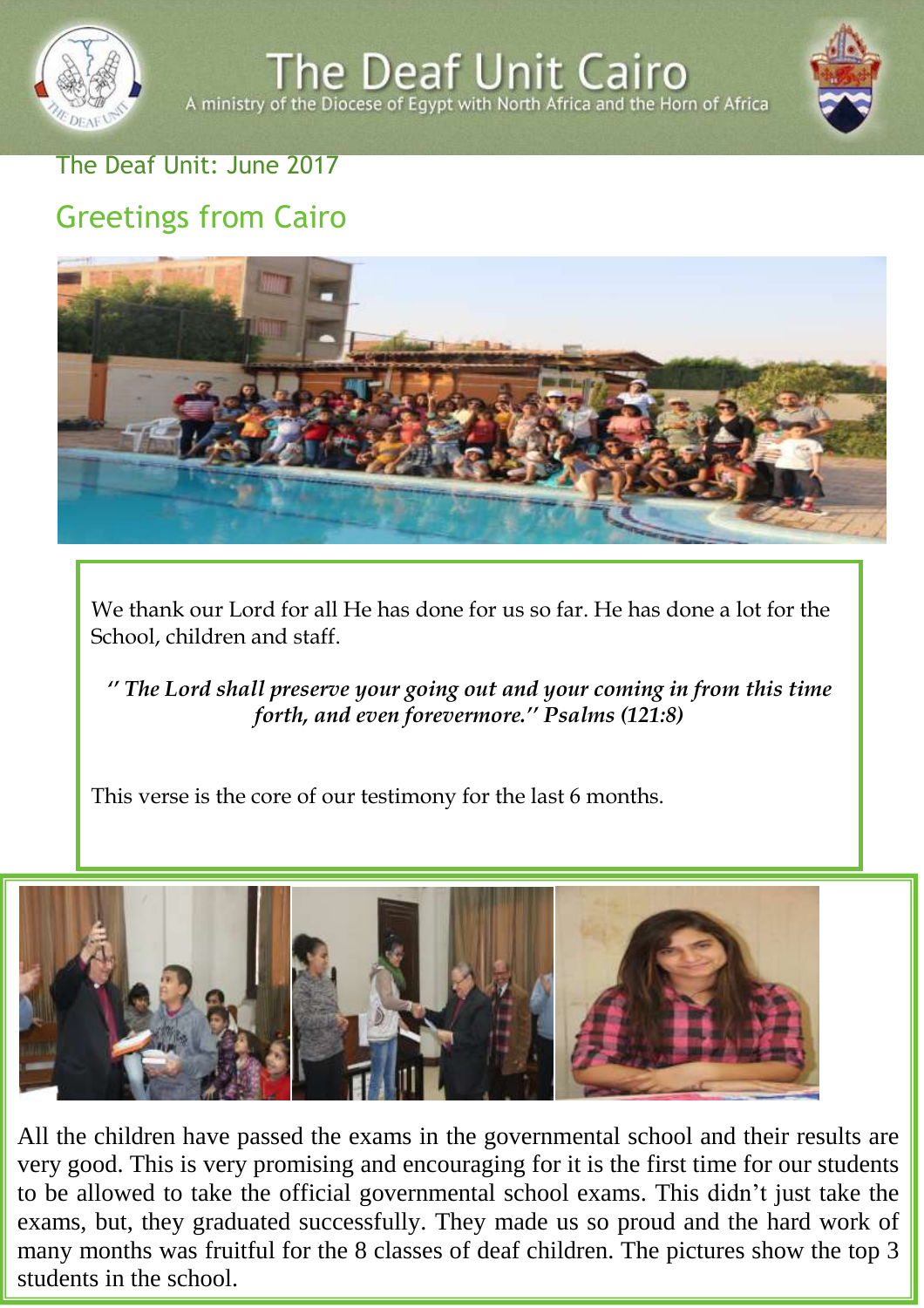



To celebrate their success, we had a special goodbye party for the children at a swimming pool.

The kids enjoyed the pool a lot and expressed their desire of having all parties at the swimming pool.

From the bottom of our hearts, we thank Our Lord and whoever made that day possible for the children.





As for the Deaf Club, we are grateful to have started a new sport service for the deaf youth. The youth learnt to use their time wisely. We still need prayers to be able to bring the vision God filled us with into reality. Our vision is to focus on the deaf who have lost their faith in Christ and have put their hopes on damaging habits, such us drugs, instead.

## Newsletter June 2017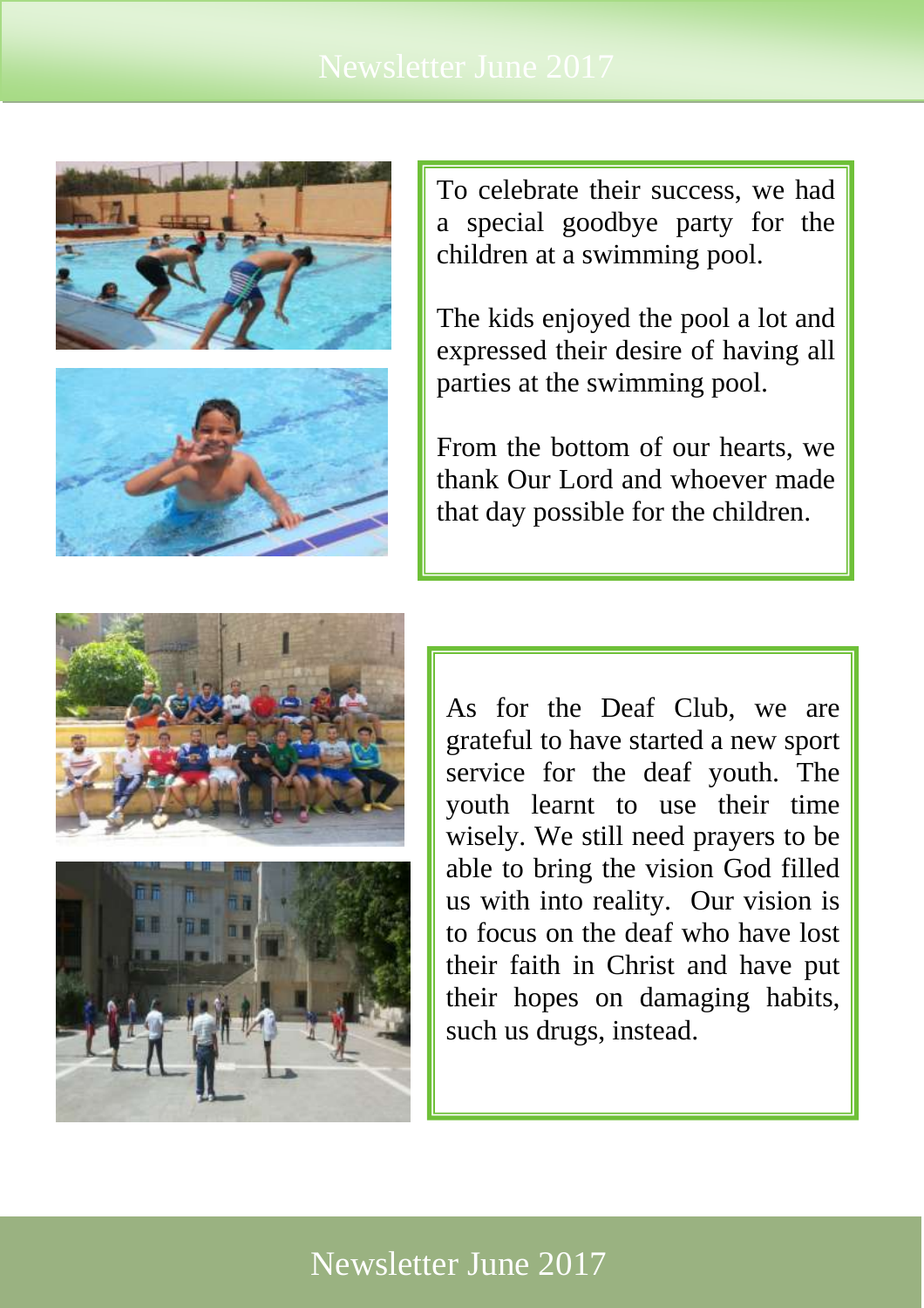











After lots of prayers and struggle, the Lord enabled us to create a summer program that can empower and motivate the children to be productive.

The summer program enables the kids to continue sharpening their vocational skills that they acquired in the school, besides, learning new skills that can help them make a living in such circumstances. The summer program helps the children to put goals and achieve them instead of wasting time as they used to do in the previous vacations.

The summer program includes; sewing, carpentry, cooking, hair styling and computer workshops. The program provides a safe environment for the children to enjoy fellowship. The program also aims in building their self-confidence as they develop those skills.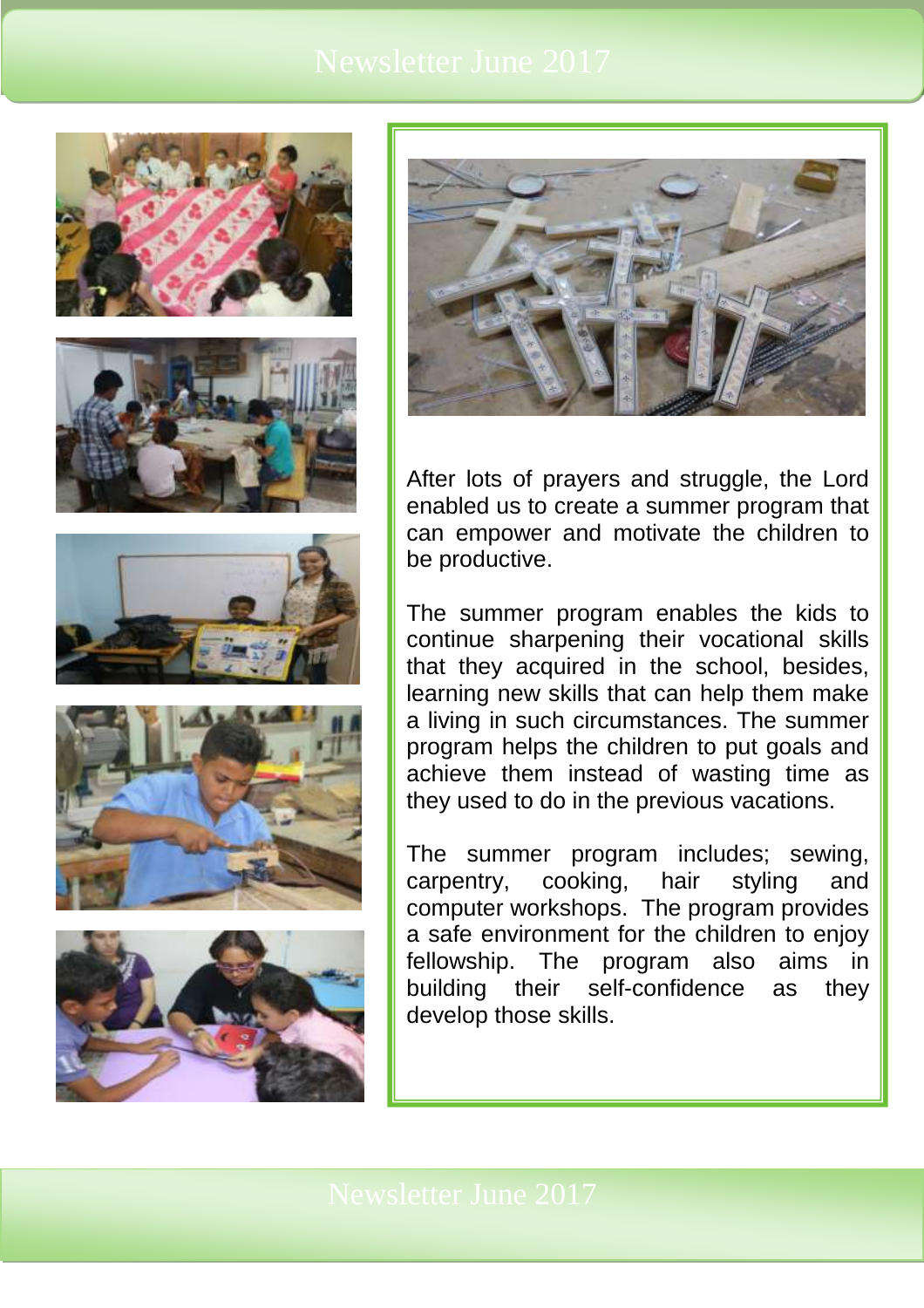## Newsletter June 2017







Thanks God for the audiology clinic that was opened early this year. It was a great help indeed, much more than expected. Let us keep Dr. Mona Mohamed El- Akkad in our prayers as she is working very hard to help all the deaf.



For the first time in Egypt, Eftar (Breakfast) Ramadan inside the deaf church for the Muslim and Christian deaf. The guests were grateful for this event. The president of Deaf Union in Egypt attended the breakfast. The relationship between the deaf unit and the union started one year ago which was a blessing for the deaf unit. Now, we look forward for stronger relations between the Muslim and Christian deaf.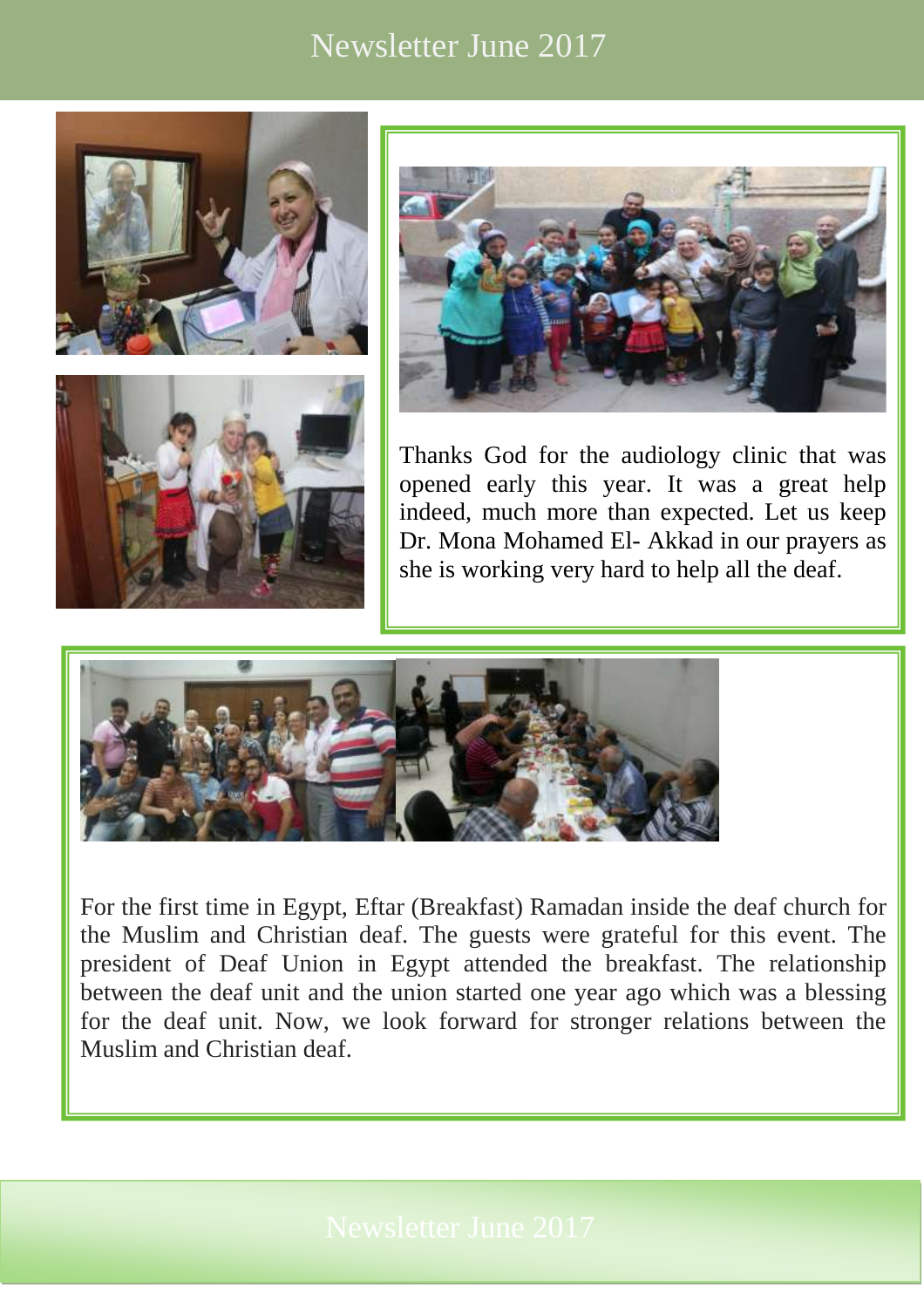









The most favor of all was the ordination of the first deaf lay minister in Egypt, Clement Alfons. With a special ceremony in All Saints Cathedral, many priests and congregations were thrilled to share this wonderful progress in the deaf church and later joined the Deaf Unit to offer their blessings, wishes and prayers for the special event.

Filled with joy, everyone gathered for the occasion including Fares and Soheir, his blind-deaf wife. Fares translated everything that happened to Soheir using the sign language on her hands. This image touched many souls and encouraged us to keep going. The fruits will be seen one day.